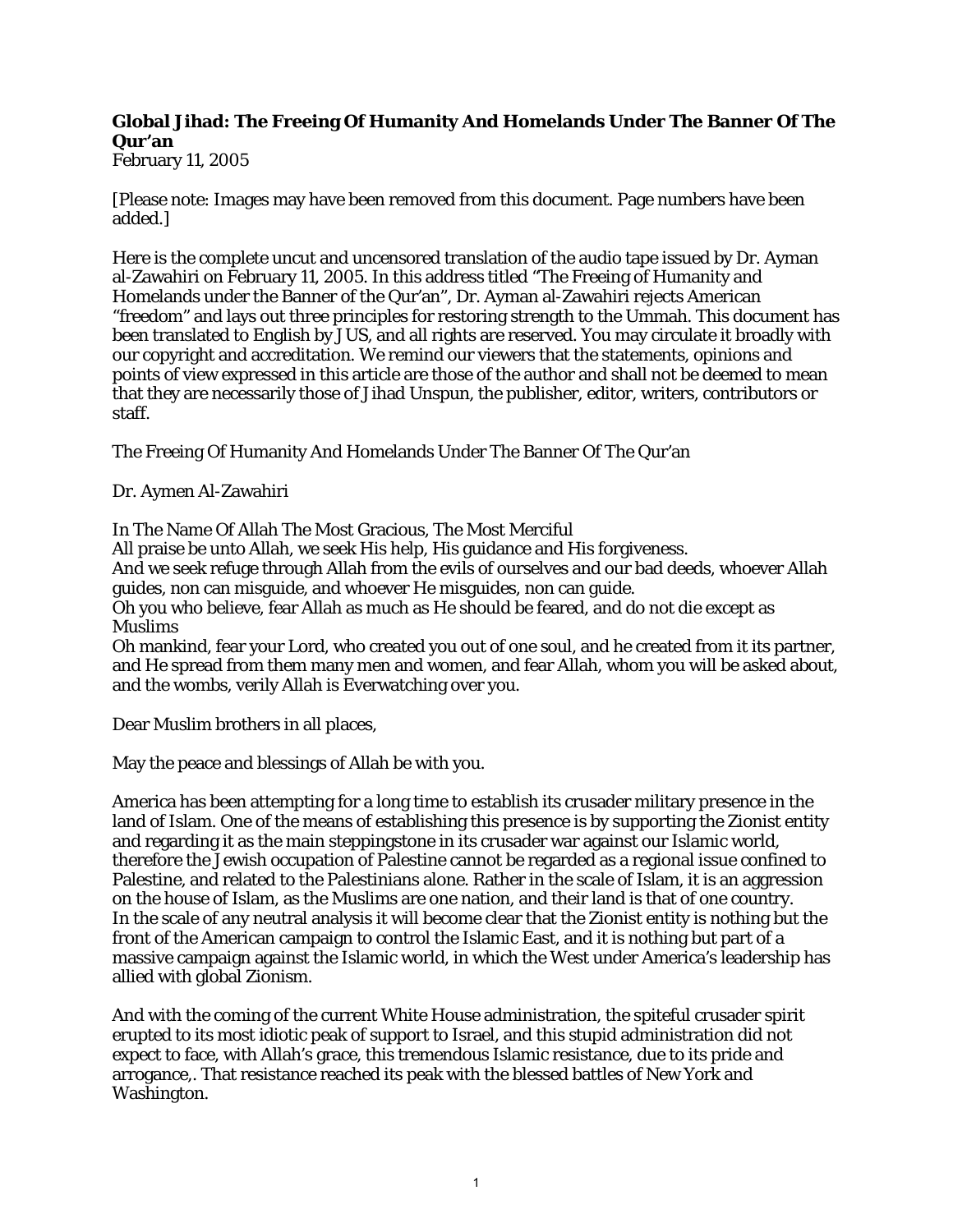Like a blind bull, America decided to attack Afghanistan, and then its idiocy increased and it attacked Iraq, and then America discovered that sit had sunk with its ears into the biggest predicament it has been exposed to in its history, and its intention of starting a campaign to scare and terrorize Muslims has turned against itself with the steady flow of American blood, and weakening of its economy, and the exposing of their lowly behavior, and their principled hypocrisy - a predicament from which there is no escape except the declaration of America's total defeat and withdrawal, and the acceptance of the strength of the Muslim Ummah, which is dependant solely on Allah, with all that that holds of catastrophic results for the American empire and their allied rulers in the Islamic world, especially after she has seen the disintegration of the Soviet Union, and the weakening of its reach, after they withdrew defeated out of Afghanistan, after they accepted defeat in an exhausting war which nearly destroyed its resources without achieving any victory, or stretch in the areas of its reach. Rather the opposite happened, in that it left with no return, ten years later, known as the Soviet Union.

Therefore America is trying with all that it has to fight the Muslim Ummah in their beliefs, which represents the biggest threat to America's arrogant existence, especially since voices have increased inside America saying that there is no hope in defeating what they call "terrorism", the deceitful name for Jihad, except by changing the beliefs of the Muslims, and their minds, and the military confrontation with America will only lead to more losses for America; it may shake the foundation of the American empire.

But instead of America examining itself and asking for the reason that the Muslims are inflicting these great losses on them, it only increased in arrogance, and it started thinking about how to change the beliefs and thoughts of the Muslims, so that they can accept the American crimes against Islam and the Muslims. From here came the calls that they will free the Muslims from ignorance, fanaticism and suppression, so that they can fly with them into the horizons of freedom, equality and knowledge.

What makes us laugh and cry is that these callers look at us with a naked eye and fanatical and mad thinking. Freedom absolutely does not mean that we remove Israel, and it doesn't mean that we are equal with Israel in conventional and non-conventional weapons, and it doesn't mean that we choose Islam as a way of life, and it doesn't mean that we chase away the crusader American forces from our oil fields, it doesn't mean that we sell petrol at the price that we choose, nor does it mean that we choose school syllabus of our choice. It does not mean helping our oppressed brothers in Palestine, Afghanistan, Kashmir and Chechnya, nor does it mean declaring Jihad against America and its crimes, nor does it mean ridding ourselves from America's agents who control us, with force and forgery, it doesn't mean choosing with our own freewill, leaders who will strive to free our lands and retrieve our stolen wealth.

Freedom in Americas eyes under no circumstances means any of this, even if we choose it and strive for it with complete will power and free choice, for that in the eyes of America is fanaticism and backwardness, ignorance and rebelliousness against the American authority and the Crusader Jewish oppressor, who rule the sons of man. This ignorance and fanaticism (according to them), must be confronted with force, suppression, forging, occupation, shelling and destruction, and killing tens of thousands of women and children, as a sacrifice on the altar of American freedom.

Freedom in the eyes of the American freedom promoters means a group of things which make us laugh and cry, which covers the approval of Israel's occupation of our lands, and her daily incursions and expansions at our expense. It means our absolute inability to confront the Zionist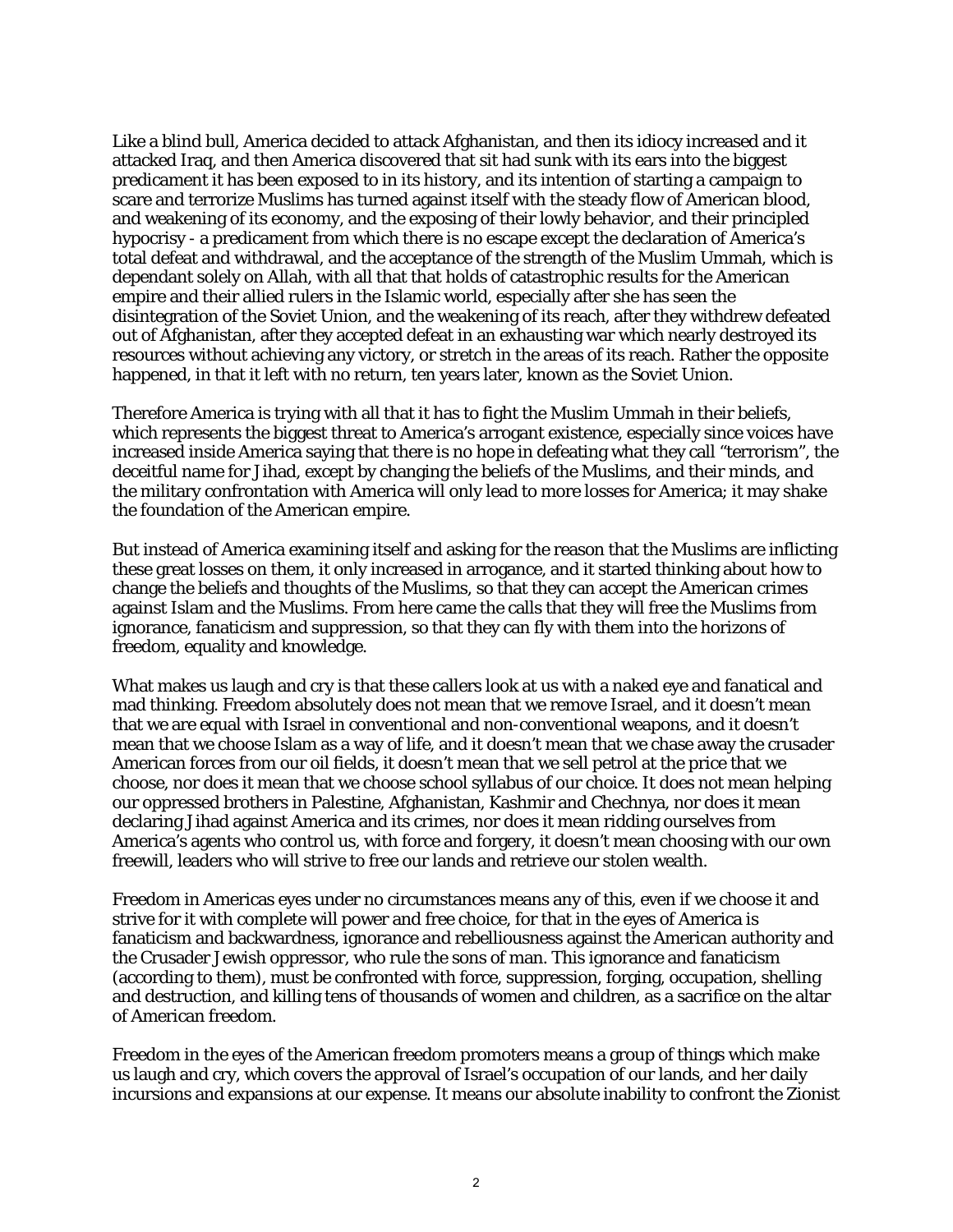entity, it means stopping any resistance against the Zionist entity from our Ummah, it means permitting disengaging moral behavior, the permitting of everything, perverse sexual behavior and making fun of religion, the prophets and manners; it means changing our school syllabus to teach our sons that Israel is oppressed and that it has not yet gotten all its rights from our Ummah, and that our Islam is a group of rigid, fanatical beliefs, which may have been appropriate for times of old, but now have no place in the new American crusader age, it means that we allow our oil and resources into the hands of the bloodsuckers of New York and Washington, and that we submit to the gangs which control our lands so that they may inherit us like real estate through forgery, force and suppression.

It means after all that, that we allow and even be pleased with the America's bombing of any resistance or semi-resistance that rises in our land against the policies of the champions of freedom, the new crusaders, even if that means the frying of the flesh of our women and children, the destruction of our cities, and the burning of our Qur'ans.

The Highest helper, Allah, the Exalted has guided the Muslim Ummah to vex the American crusader oppressor, and to uncover the reality of the false American power, which has millions of tons of iron and explosives, but does not have the bravery to face death, defend principles, or sacrifice for firm beliefs. How can they have this when they are a people with no principles and no morals, despite all their claims and their lies.

I bear witness in front of Allah that we have tested these American infidels and we have exposed their failure, soldiers more cowardly than cowardice itself, more weak than weakness itself; they rely solely on observations then shelling from afar, and hiring gangs of mercenaries and bandits. Other than that, there is no bravery, no courage, no patience and no steadfastness. In fact, there is no fulfilling of treaties and agreements.

Agreements to them are nothing but a means of deceiving the enemy and lure him; there is no relation between it and honesty, loyalty and honor. The agreement to leave Qunduz, and what followed of the massacre at Jangi fortress and then the killing of over a thousand prisoners in tanks through choking and thirst is the best testament to this.

As the Highest helper, Allah the Exalted has guided us to confront the lying American power, vexing it, and bringing it down to its true size, and to show that its defeat is possible on the hands of the people of Jihad and martyrdom, so must we also confront America in the field of beliefs and principles, to expose their Shirk, sinfulness and hypocrisy.

The freedom we want is not the lowly, filthy American freedom, it is not the freedom of the banks of usury, major corporations, and deceitful media, it is not the freedom of destruction of others for the sake of material interests, it is not the freedom of AIDS, spreading obscenity, and symbol marriages. It is not the freedom of gambling, alcohol and family breakups, it is not the freedom of using women as merchandise to gain customers, sign deals and attract tourists and sell products. It is not the freedom of double standards, and dividing people into robbers and robbed, it is not the freedom of Hiroshima and Nagasaki, it is not the freedom of selling torture machines, and supporting regimes of force, suppression and might, the friends of America, it is not the freedom of Israel massacring Muslims, destroying Masjid Al-Aqsa and turning Palestine into a Jewish state, it is not the freedom of Guantanamo and Abu Ghraib, it is not the freedom of carpet bombings, seven ton bombs, cluster bombs and leaf fallers, nor depleted uranium, and the destruction of villages in Afghanistan and Iraq. It is not the freedom of the government of Haliburton and its sister blood suckers. It is not the freedom of monopolization of weapons of mass destruction, developing it and then forbidding it from others. It is not the freedom of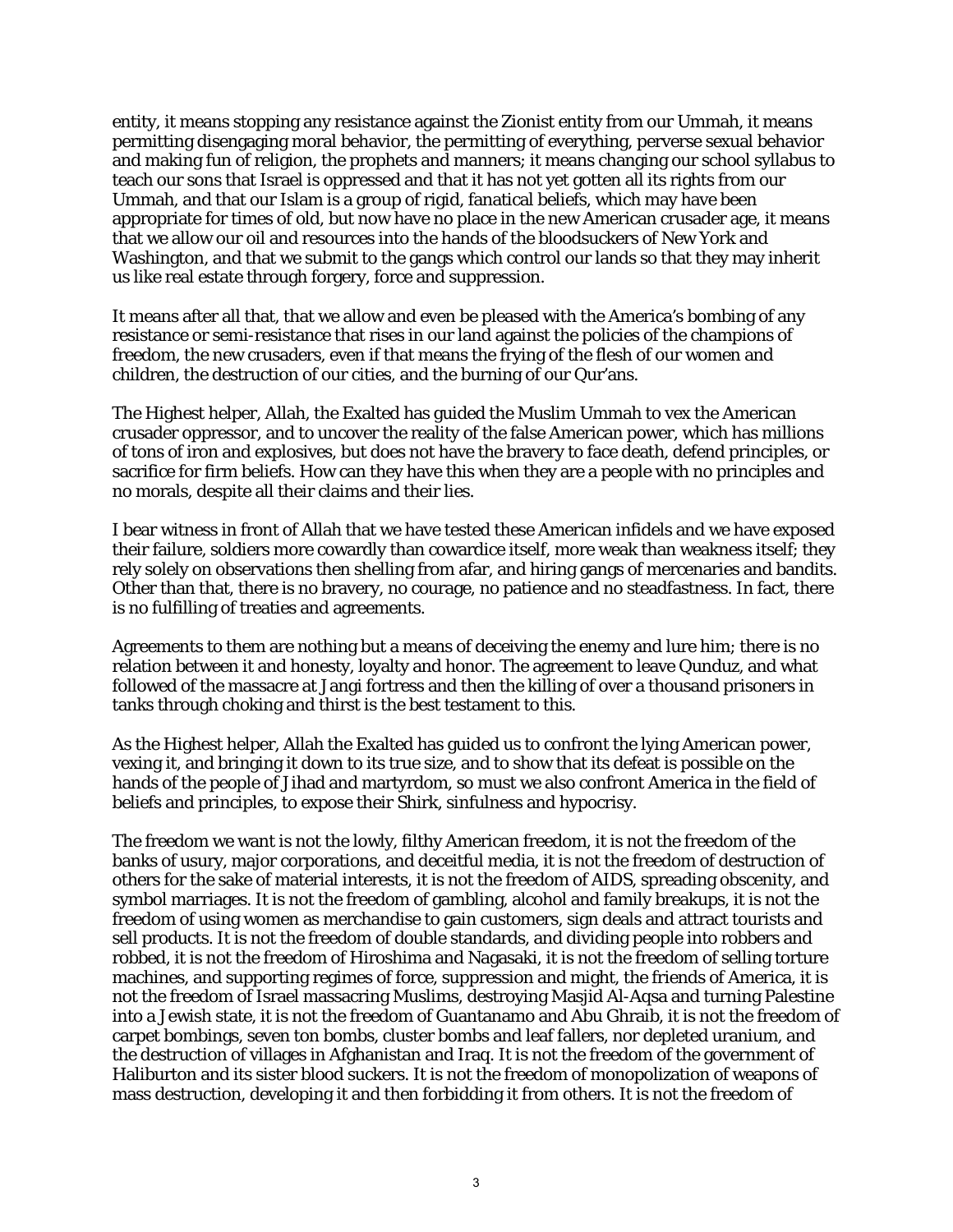monopolizing the vote in the Security Council to the five big nations, four of whom are crusaders.

Our freedom is the freedom of Tawheed, morals, chastity, fairness, and justice. Therefore the reform we wish to apply is based on three principles:

The First Principle: The Ruling Of Sharee'ah

The Sharee'ah brought down by Allah is the Sharee'ah which must be followed. In this matter, no person is able to stand in a position of waviness or oscillation; it is a matter that can only be received very seriously because it doesn't accept jokes. Either you are a believer in Allah and then you have to abide by His laws, or either you are a disbeliever in Him, and then there is no use in discussing with you the details of His law.

The waviness which western secularism desires to spread, no proper mind which respects itself can accept. Because Allah if he is the Ruler then He has the right to rule; this is obvious and there is no hesitation. If a person believes in Allah then it is not logical to argue with His Lord the details of His laws, or to give himself the right to remove himself from those laws, or to stand in the face of those laws in a position of playful waviness. Rather it is compulsory on the one who believes in Allah to search for Allah's laws so that He may implement them.

And so it is that if you are a disbeliever in Allah, then logically there is no use in debating with you the details of His laws, rather it is logically compulsory to look into the existence of Allah, as this is the most important matter in existence, rather it is the issue of issues, upon which all other issues are built.

Therefore it is compulsory on the believers in Allah to argue with others this main issue firstly, because running from it is what the secularists want, they who cannot face the truth in this clear matter, the matter of Allah's existence, and so it is that they turn to their known tricks, striving to reach a middle solution with the believers, far from exposing their impotence in front of the question of Allah's existence.

The beliefs of Islam do not differentiate between the existence of Allah and recognizing His right in ruling and legislating. This kind of differentiation cannot be made by a serious believer nor a serious atheist. Therefore, among the most important tricks of the secularists in covering up their impotence was to mix freedom and the removal of the right of legislating from Allah and giving it to man; this is a mix which does not conform in the sound mind, rather real freedom is submitting to the sharee'ah which is above greed, enmities and base desires.

And if it is that secular Europe have mixed freedom with removing religion from ruling, because it faced a church which gave itself infallibility and the right to speak on Allah's behalf, and invented a trinity which no mind can accept, and allied itself with kings and patriarchs, and gave them the right of divine rule, and e sold people stamps of forgiveness, and came between the creation and their Lord, people admitting to them their sins so that they may forgive them, and fought the scientists and scientific research, then what is our sin as no church has stood in our lands, and we have no infallible person except for the prophet Muhammad, peace be upon him, the ruler by us is not infallible, nor cajoled, nor is he legislator nor eternally ruler, whom no person can debate on his views. He is rather a human being whom an allegiance is pledged to, to obey in that which is good, and he is removed if he exceeds his limits.

What is our fault, seeing as there is none amongst us who claims to speak on behalf of Allah and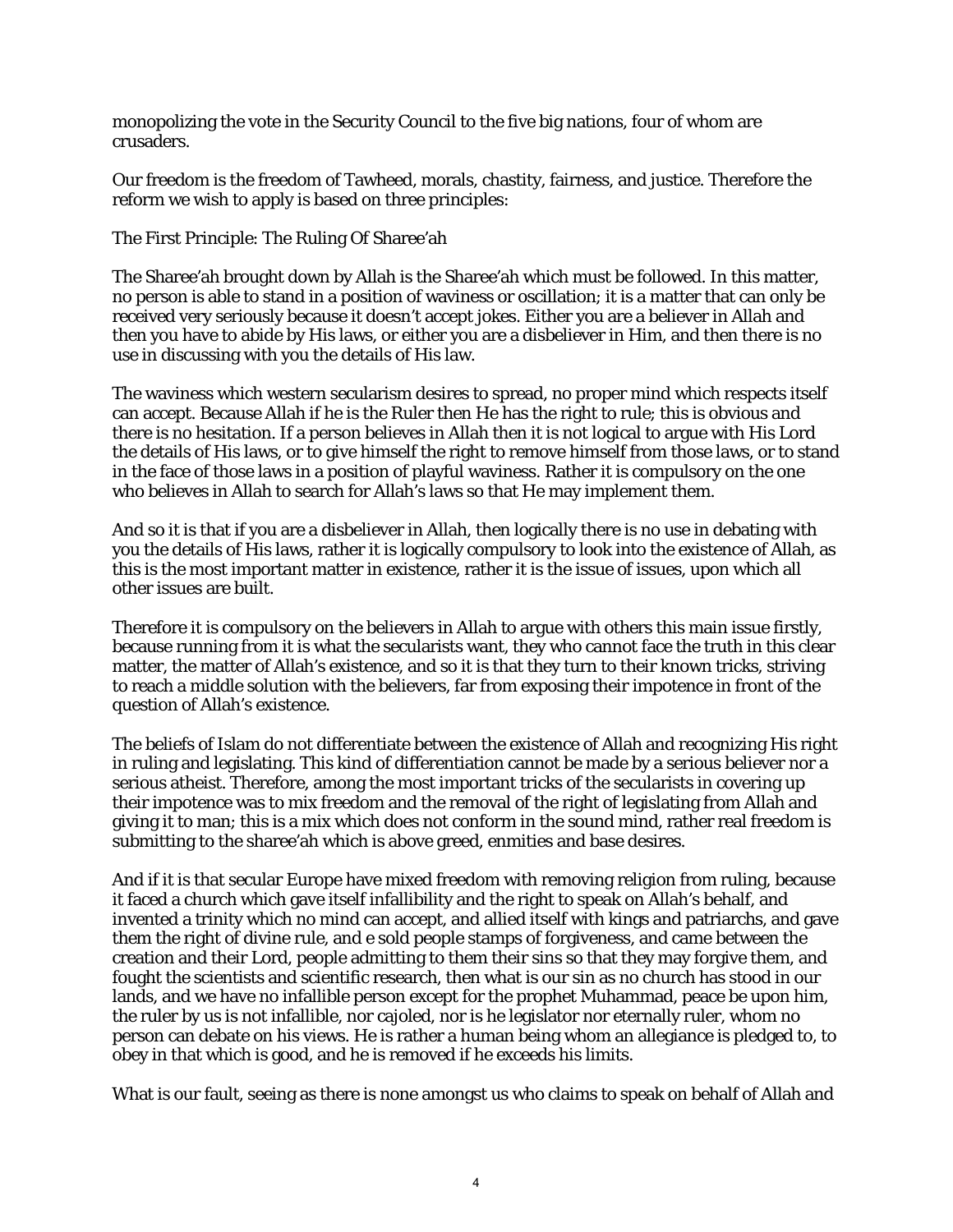His prophet, peace be upon him, nor anyone who has inherited authority, entrustment or agency, which raises him above wrongdoing, forgives him from criticism, or which gives him the right to legislate and rule and engage in the lives of people and their wealth. What is our fault as there is none amongst us who claims the right of intercession between Allah and His creation? What is our fault, as there is no men of religion amongst us, only scholars, whose words have no infallibility, and they do not claim agency on behalf of a hidden force, rather the truthfulness of their words and its proof-worthiness, is based on the strength of their proof of the Qur'an and Sunnah.

What is our fault, as there is none amongst us who claim the right of forgiving sins, nor the engaging in the wealth of the people without consequence, nor do we sell stamps in exchange for forgiveness. What is our fault, as never did we fight scientists and science, rather we are a nation that honored science and scientists, and our natural sciences like medicine, architecture and astronomy all developed in the arms of the mosque and the school.

What is our fault that we inherit the bitter leftovers, which the West inherited in its struggle against the Church-king alliance? Or is it the blind intellectual following, that followed the military defeat, and which pants blindly behind the West in good and bad, and we inherited from it, that which we have no role in.

Then if we look historically at the difference between the Sharee'ah government and the secular governments, then what do we see, we see that the Sharee'ah government in its weakest state, and in its worst of stages, and its worst states of disintegration and deprivation, it still maintained the unity of the Muslim Ummah with all its different nations and races, and it stopped the crusaders from our lands for a period of five centuries, and it revived the obligation of Jihad, and so it fought the crusaders in their own lands, and it conquered Constantinople, at the time when Andalusia was breaking up from decaying and disintegration under the strikes of the crusaders; it held on to Palestine, and Sultan Abdul-Hameed, in the last moments of the nation, refused to hand over even a hands size of the land of Palestine.

As for the secular governments, they had cooperated with the crusaders in the first world war against the Khilafat, and they accepted the borders of Sikes-Biko, and the division of Sir Percy Cox of the Arabian Peninsula, and they brought in the period of half a century, five major catastrophes on the Muslim Ummah, beginning with the 1948 war and ending with the 2003 invasion of Iraq, they accepted the existence of Israel, and they acknowledged it, they stepped down on most of Palestine for it, and they even signed treaties with it to fight the Mujahideen in Sharm Al-Shaykh, in 1996. They helped laid siege to the land of Iraq and then helped attack it, they helped invade Afghanistan, and they accepted the agent governments which the crusader aggressors put up in Iraq and Afghanistan. They fought Islam and they fought the Jihad against Israel and America, and they spread filth, rottenness, robbery and secularism with fraud, force and military courts.

This is the Islamic Khilafat in its weakest moments and this is the secular governments at the peak of their might, strength and arrogance against our Ummah. Allah says: (The example of the two groups is like the blind and deaf, and the seeing and hearing, are they equal as an example, so don't you take heed). and (Shall we make the Muslims like the criminals (35) What is wrong with you, how do you judge).

The Second Principle: Freedom Of The Homelands Of Islam

The second principle upon which reform must be built on is a branch of the first principle: The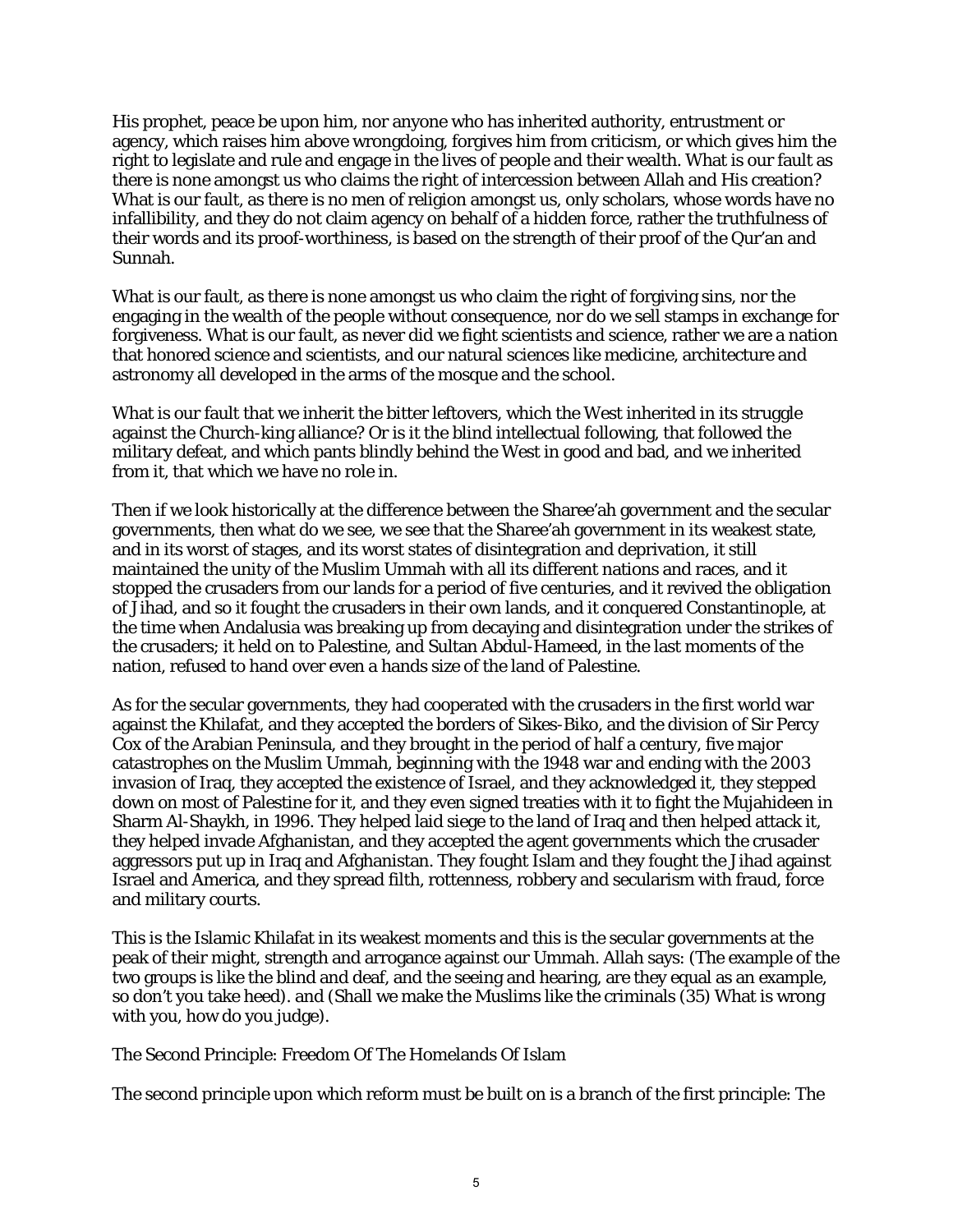freedom of the homelands of Islam, and freeing it from every occupying robbing thief, as no reform can be pictured to take place while we are under the burden of American and Jewish occupation, no free elections nor independent governments can take place, nor can our honor and dignity be guaranteed while the crusader and Jewish forces are trampling our land, killing whoever they want, and shelling whoever they want, and torturing whoever they want; they divide people into moderates, who have the right of freedom and practicing politics, and terrorists, who must expect nothing but destruction, death and torture.

No reform can take place while our governments are striving to recognize and create ties with Israel so that our economy may be destroyed, in order that they may achieve their personal interests, like the Egyptian government signed the Kwayz agreement with Israel, so that Husni Mubarak and his gang may benefit.

No reform can take place while under the pressure of governments put up by an occupier, with forged elections, under the supervision of the United Nations, under the protection of B-52 bombers, Apache helicopter rockets, seven ton bombs and cluster bombs. No reform can take place, whilst we are impotent, naked in front of Israel's nuclear arsenal. No reform can take place while our oil is being stolen under the threat of American warships.

The Third Principle: The Freedom Of Humanity

The third principle is also a branch of the first principle, the freedom of humanity. The Ummah must harness its right to choose its ruler, to judge him, to criticize him and to remove him, to harness its right to command what is right and forbid what is evil, the Ummah must confront all types of aggression against the sanctity of people, their freedom and their rights, the Ummah has to confront force, harshness, robbery, forgery, rottenness, inheriting of rule which our rulers practice with the blessings and support of America. The Ummah must harness its right to know about what is happening around it, and reaching the truth, instead of being sold in secret agreements, in exchange for the remaining of a rotten and decaying ruler, and their children in thrones of power.

The Ummah must accept the authority of the Sharee'ah judgement, and that no person has the right to touch the rights of others except with its ruling.

These three principles of reform, and they are: The ruling of the Quran, and the freedom of homelands and humanity, cannot be achieved except with Jihad, and struggle and martyrdom, it will not be achieved except if we remove our enemies from our homeland, except if we secure our rights with the power of Jihad, our enemies will not leave our land with begging and asking, the rotten rulers will not be removed from their thrones of power which they are preparing for their children except through the power of Jihad, and how can they be removed by means other than the power of Jihad, when it is they who have blocked all means of peaceful change, and they rather punished those who attempted it with prison, death, torture and exile. They are the ones who silence every noble voice which confronts their oppression, they forge every election, they have put together an army of people linked to knowledge, who bless their wrongdoings, and who make a crime out of every call to change and reform, and they label every caller to command what is good and forbid what is evil that he is a Khariji, inciting turmoil, but what is turmoil except that which they defend, and who are its heads except those who pay their salaries, and they spread amongst the Ummah the school of thought of the Murji'a.

Ibn Asakir, may Allah have mercy on him, narrated from Al-Nadr bin Shumeil, may Allah have mercy on him, that he said: I entered the company of Al-Ma'moon, and then he asked me: How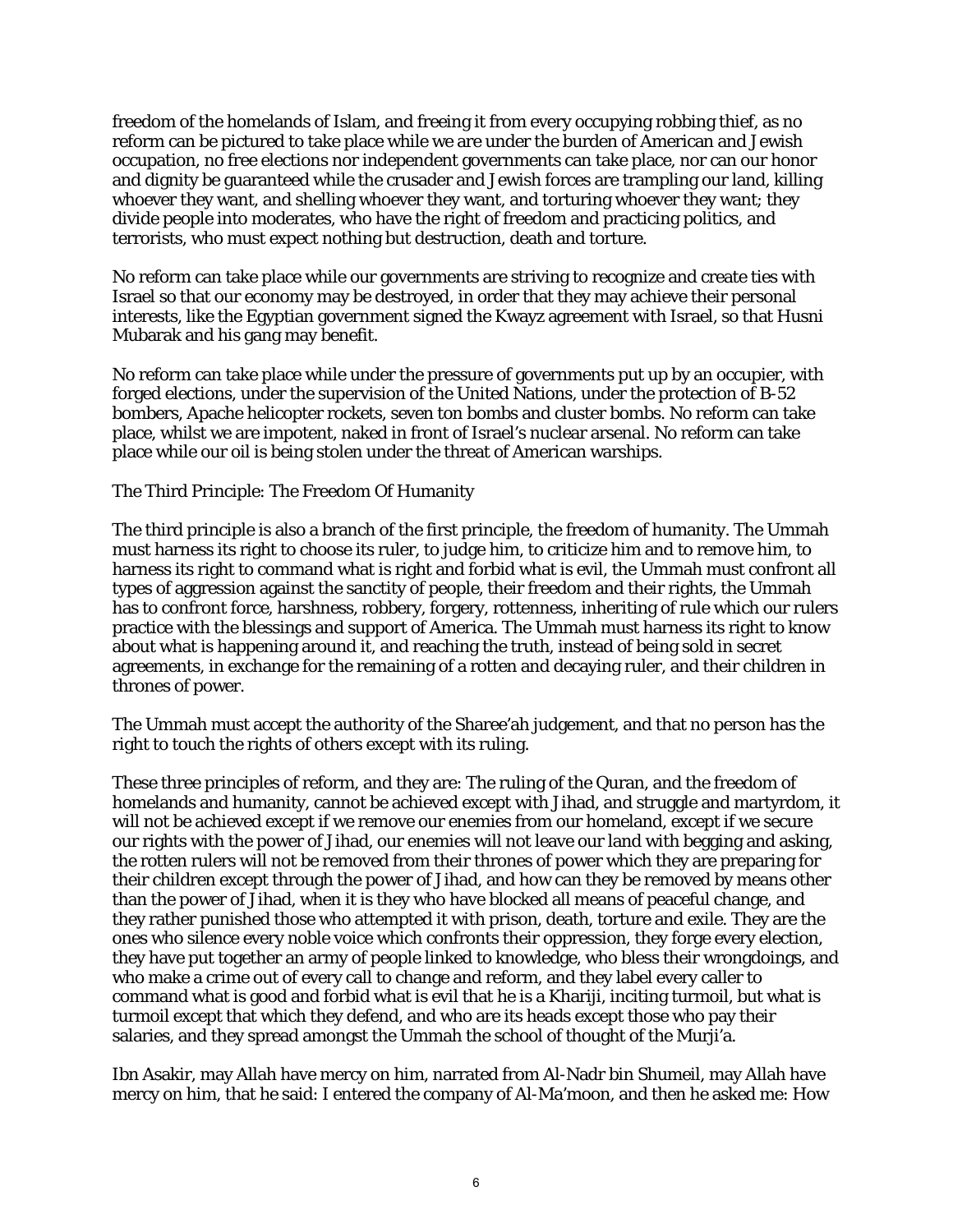are you this morning Al-Nadr? So I replied: Well Oh Ameer ul Mu'mineen. So he said: Do you know what Irjaa' is? I said: Religion that conforms to the desires of kings, through which they seek what they want of the dunya, and it removes from them their religion. He Said: You have told the truth.

And so it is that there is no reform without Jihad, and the truthful honest one, peace be upon him, spoke the truth when he said: (If you leave Jihad, hold onto the tails of cattle, and you… etc, etc: humilation and disgrace will accompany you in your necks, until you repent to Allah)

I swear by Allah whom there is no God but Him, that these crusaders and their helpers are only gaining victories against us because of our weakness, impotence, hesitation, and our holding onto this dying dunya. But if we gain victory over ourselves, and decide to die in honor and not to live in disgrace, and if we decide to sacrifice ourselves, our wealth, our fame, and our comfort in the path of Allah, then we have to defeat them with the will of Allah, and their weakness, destruction and feebleness, will become apparent to us. Allah says: (Those who believe fight in the path of Allah, and those who disbelieve fight in the path of Taghut (evil), so fight you the friends of Satan, verily the plot of Satan is weak).

So since it has become clear to us that there is no path except the path of Jihad and resistance to purify our lands, and to take our rights by force, after the crusaders and the Jews have blocked all other avenues for peaceful change, we must rush forth in resistance by every means available to us, beginning with education and Da'wah (propagation), inciting, organizing, consultation, gathering of rows of fighters and ending with carrying the weapon, and striking against the enemies of Islam, and then helping Jihad and the Mujahideen with wealth and self.

In this great battle, each one of us has his important and dangerous role, and on his shoulders is a great responsibility, which he will be asked about on the day of judgement. Allah says: (March forth, light and heavy, and struggle with your wealth and your lives in the path of Allah, that is better for you, if only you but knew). And the Most Exalted said: (There is no blame on the weak or ill or who find no resources to spend (in Jihad), if they are sincere and true (in duty) to Allah and His messenger. No ground can there be against the good-doers). And the prophet, peace be upon him said: ((Struggle against the mushrikeen, with your wealth, your souls and your tongues)).

And the prophet, peace be upon him said: (There was never a prophet sent before me, except were with a group of disciples from his nation, and companions who follow his follow his tradition and his command, and then others come after them, who say what they do not do, and they do what they are not commanded to do, so whoever struggles against them with his hand then he is a believer, and whoever struggles against them with his tongue, then he is a believer, and whoever struggles against them with his heart then he is a believer, and there is not even the size of a mustard seed of faith besides that).

In this great battle, the role of the true scholars, and honest propagators, and the intellectuals becomes apparent, in educating the Ummah, and showing them the dangers facing them, and inciting them to resist. Allah says, addressing his prophet, peace be upon him: {So fight in the path of Allah, only holding yourself accountable, and incite the believers, hopefully Allah will stop the might of those who disbelieved and Allah is mightier and more severe}.

The role also becomes apparent in removing the legitimacy of these systems which are far away from the law of Allah, and which are allied with Allah's enemy and exposing the obscurities of the new Murji'a, the servants of the Sultan, who change the law of Allah for the sake of their